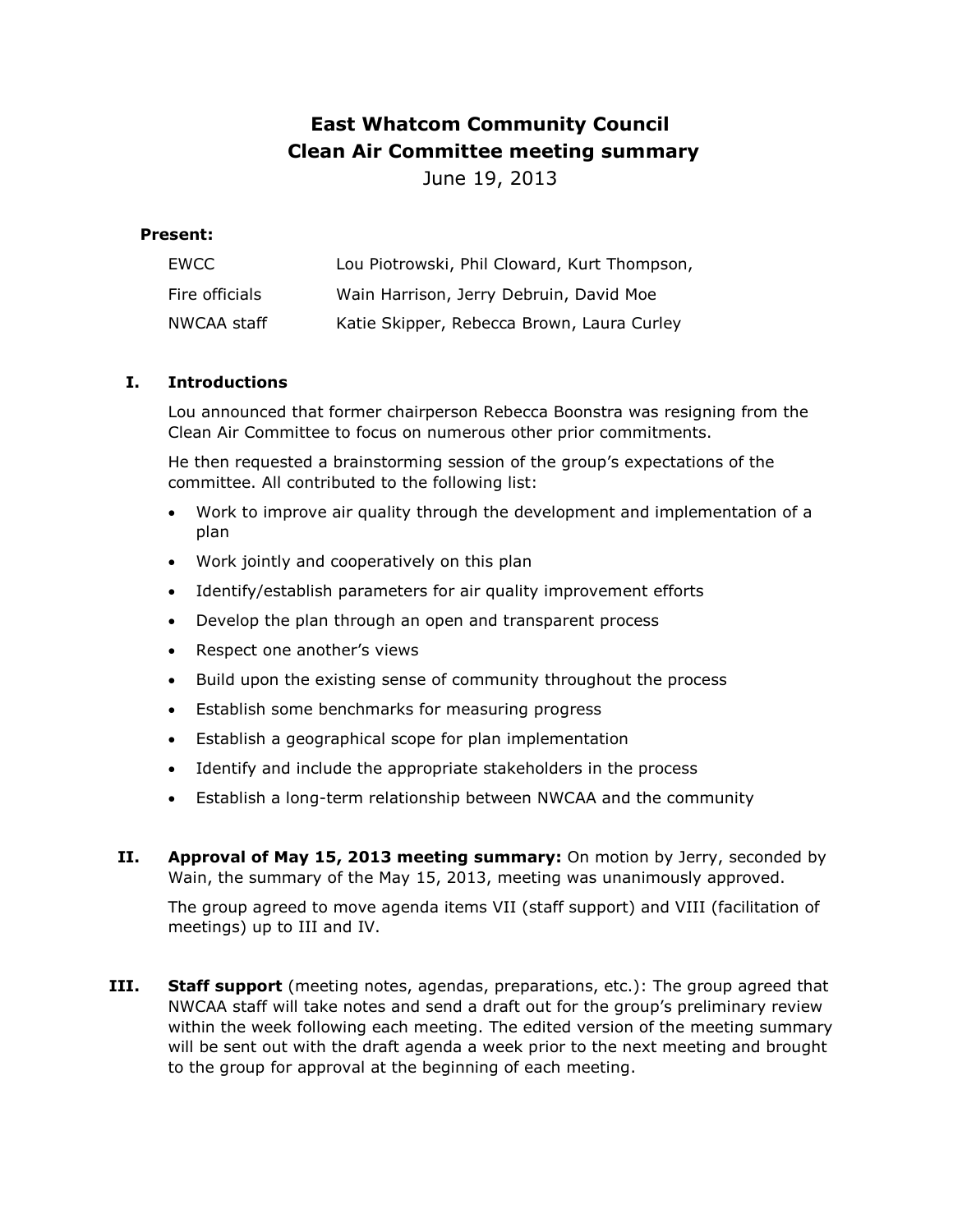Regarding agenda development, the group agreed NWCAA will generate the first draft and circulate for comments/additions. NWCAA will send the first draft of the agenda to Lou 10 days before scheduled meetings. Lou will distribute to other committee members, collect input and return to NWCAA to finalize and distribute a week prior to the meeting.

The group agreed that the current meeting schedule is acceptable. Meetings are scheduled the third Wednesday of every month through the end of the year. The group will remain flexible about scheduling additional meetings should the need arise.

## **Action items:**

- NWCAA will send out draft minutes to the group for preliminary review and input within a week after the group meets.
- NWCAA will send a draft agenda to Lou to distribute to the rest of the group for comment/additions 10 days prior to scheduled meetings.
- NWCAA will send the agenda and revised draft minutes to the group one week prior to each meeting.
- **IV. Facilitation of meetings:** Lou will facilitate meetings. The group agreed to be open to discussing the need for outside facilitation help if members of the group reach an impasse at any point.

Also, if expertise beyond the group's capacity becomes necessary, the group will be open to discussing the need for help from consultants.

The group also committed to working through committee members' existing relationships (timber industry, residents, public and private landowners, government agencies, non-profits, community groups) and developing new partnerships when the need arises to implement strategies and get work done.

Funding for any additional resources and/or support will be explored when the need arises.

The group agreed that it was essentially a work group, and that its work should be done in the most open and transparent manner possible. To that end, the meeting schedule will be posted on a public calendar and meetings will be open to the public.

The group also will allow an open public comment period during meetings, limited to three minutes per person. After discussion, the group agreed to the following actions items.

## **Action items:**

- Publish meeting notices in the Foothills Gazette– **David**
- List meetings on Opportunity Council's online East Whatcom Regional Resource Center calendar – **Laura**
- Post meeting notes and agendas on NWCAA's website **Laura/Katie**
- Report out to pubic via community meetings and events as needed